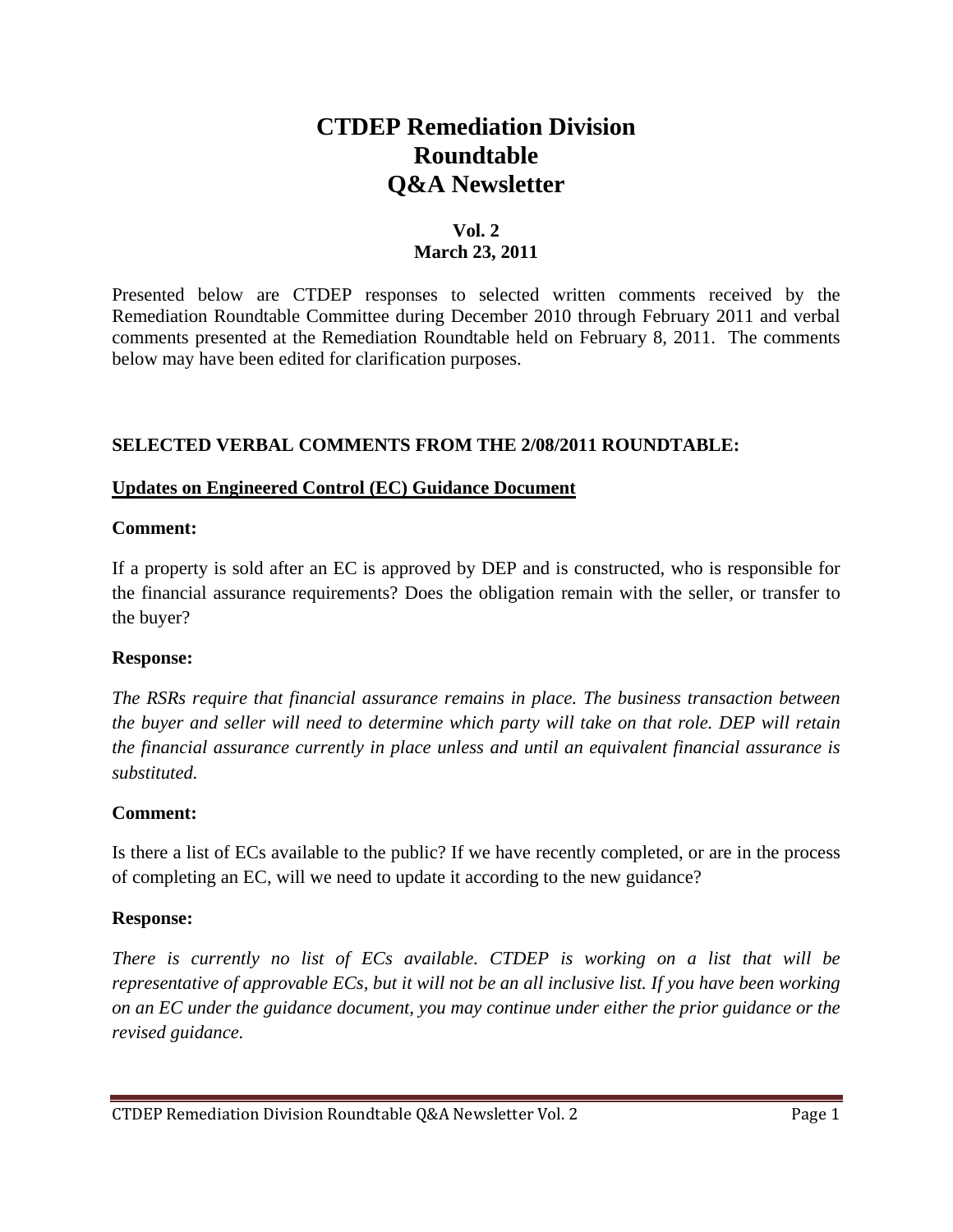### **Q&A Newsletter**

### **Comment:**

Rather than creating the newsletter in a word document, would it be more user-friendly to create a spreadsheet that can be queried?

### **Response:**

*The Q&A Newsletter is still a work in progress*. *CTDEP is also considering adding the information from the Roundtable Q&A Newsletter to the FAQs on the Remediation Division web page.* 

### **Comment:**

Does DEP have plans to organize the Roundtable agenda topics better so that attendees do not attend in anticipation that a specific topic is covered, but the topic does not fit into the time restraints?

### **Response:**

*CTDEP is still working on prioritizing and developing agendas based on the feedback we get from you. We regret that prior agendas have been overly ambitious and that all agenda topics were not covered in the first two Roundtable meetings. One of the ways we are trying to ensure that we get to each agenda item is to have a less ambitious agenda.* 

*CTDEP will post the agenda topics on the webpage prior to the meeting and make every effort to address those topics during the Roundtable. If time constraints do not allow CTDEP to cover all topics scheduled, this topic will be moved to the agenda for a subsequent Roundtable. You may submit suggestions for agenda topics to Camille Fontanella at DEP.remediationroundtable@ct.gov .* 

### **Electronic Servers**

### **Comment:**

When setting up the topics in SurveyMonkey.com, will there be adequate information so that we are clear about what we are voting for? Has DEP considered utilizing other websites such as LinkedIn?

### **Response:**

*CTDEP will make every effort to include adequate details to allow the user to understand what topic they are voting for. At this time, LinkedIn and other social networking websites are not accessible to CTDEP employees.* 

CTDEP Remediation Division Roundtable Q&A Newsletter Vol. 2 **Page 2** Page 2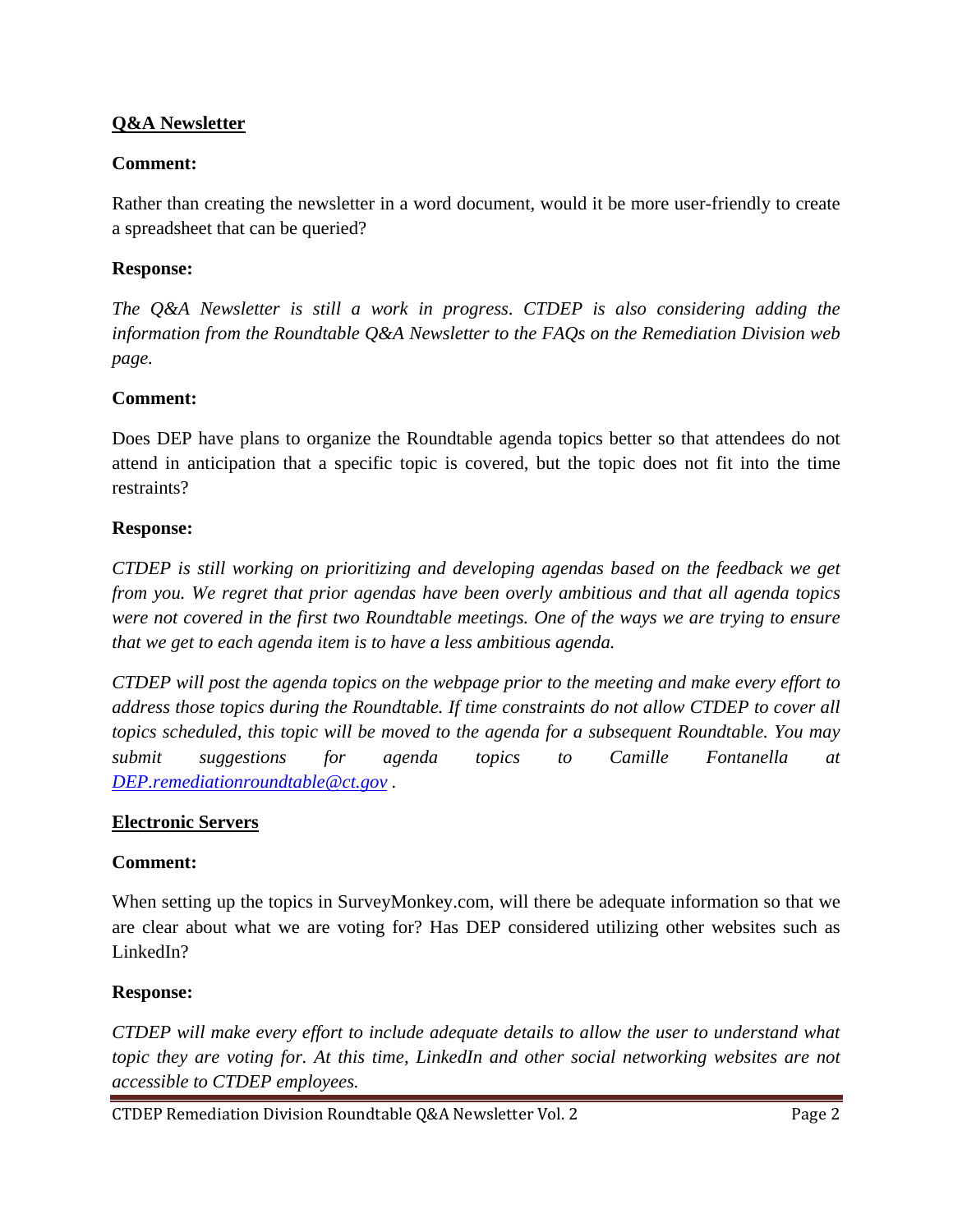### **List Serve**

### **Comment:**

Will the List Serve provide information on weather delays and cancellations?

### **Response:**

*Yes, CTDEP will send notice for Roundtable delays and/or cancellation. You should also visit the CT Department of Emergency Management and Homeland Security website to view statewide delays and cancellations.* 

### **Status of Legislature's Brownfield Working Group**

### **Comment:**

Does DEP have a timeline for the evaluation of Remediation Division programs and related statutes? Also, have you contacted environmental committees of the legislature to request additional resources for the evaluation, as this will be a large task? Will there be opportunity for public participation?

### **Response:**

*CTDEP's goal is to complete both the evaluation and provide recommendations by the end of 2011 so that this evaluation and recommendations can go to the Legislature in time for the 2012 legislative session. However, we realize this may be an aggressive goal. As an example, New Jersey completed a similar task in approximately two years, but that included the introduction of a program similar to the LEP program.* 

*CTDEP has not requested additional resources from the Legislature to conduct this review. We will be relying on existing staff resources from within the Remediation Division and others throughout CTDEP to complete this task. There will be numerous opportunities for the public, stakeholders, and the regulated community to participate during this evaluation.* 

# **Comment:**

How successful have the DEP and LEPs been at closing sites in the current framework?

# **Response:**

*Out of the approximately 3,800 sites in the Property Transfer Program (PTP) about 400 have been closed. Many are nearly done but are more difficult to identify because the law doesn't provide for an interim verification milestone for Form III's filed prior to October 2009. Going forward, with the 2009 changes in the PTP, a verification or interim verification will allow identification of additional milestones such as sites where cleanup is complete except for long-*

CTDEP Remediation Division Roundtable Q&A Newsletter Vol. 2 Page 3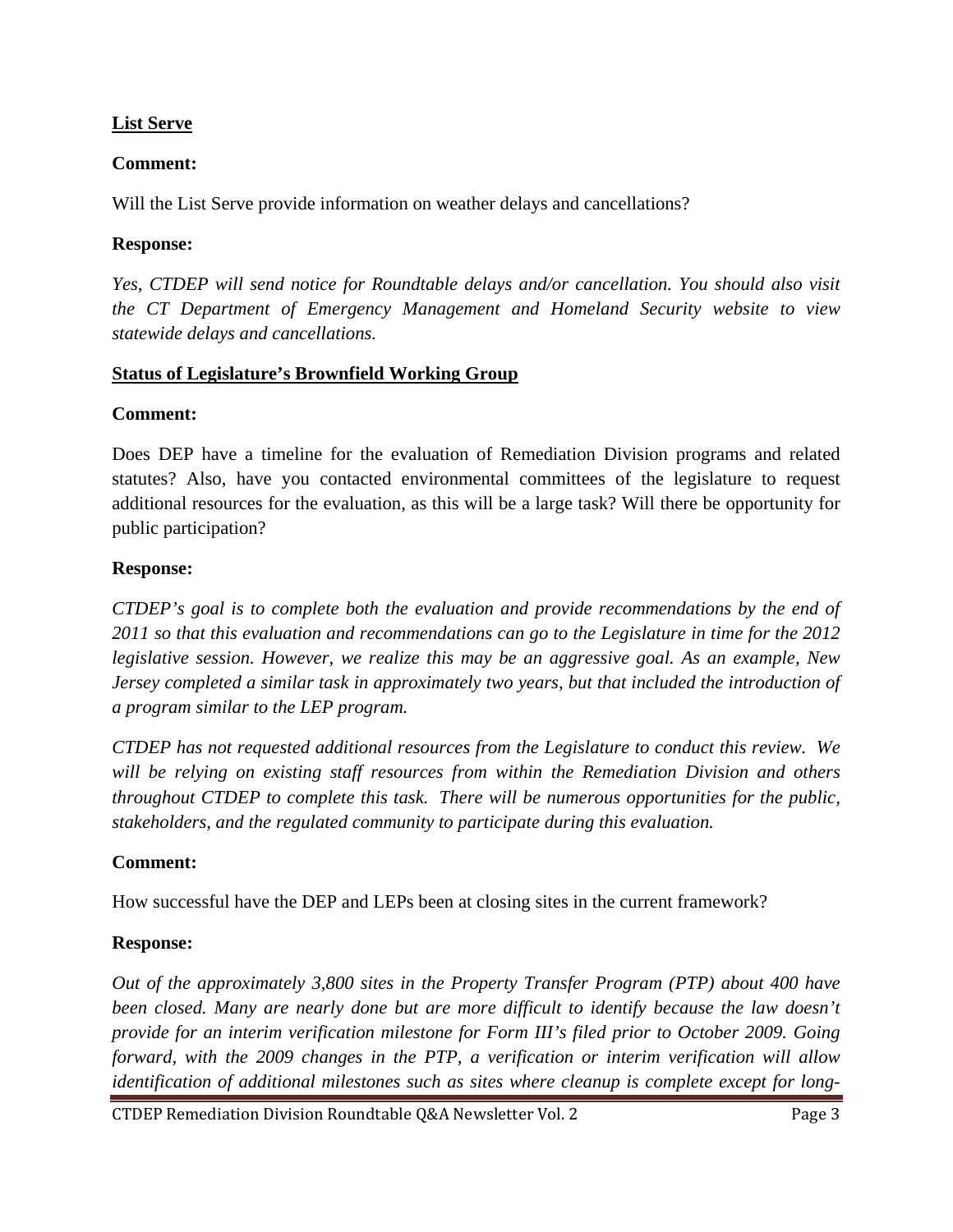*term groundwater monitoring commitments. On average, approximately 200 PTP sites open per year and 40 are closed per year.* 

*For the Voluntary Remediation Program (VRP), 34 of approximately 450 sites have closed.* 

# **Comment:**

Is DEP using transmittal forms to track milestones in a database? Can this information be made available to the public?

# **Response:**

*CTDEP is currently tracking some of the information submitted with a transmittal form. This information will be used to populate our contaminated sites list that is available on the CTDEP website. The timing of these improvements will depend on obtaining IT support for the project.* 

# **Comment:**

How often is the Significant Environmental Hazard Notification (SEHN) list updated? Is the date of the SEHN submittal included on the list?

# **Response:**

*CTDEP updates the SEHN list monthly, and the date of the notification is included on the list. If you are looking for a specific SEHN on the list and it is not there, it should be there the following month, depending on the timing of notification and the publication of the updated list.* 

# **ETPH and EPH/VPH Analysis**

# **Comment:**

Can we use the ETPH method as an additional polluting substance (APS) according to the RSRs for GWPC? Can we use the criteria that were posted on DEP's website in 1999 without a formal request?

# **Response:**

*RSRs section 22a-133k(3)(h) states that if the GWPC is not specified, DEP may approve one in writing.* 

*Parties may apply to DEP for approval of additional polluting substances (APS) or alternative criteria, provided adequate back up information accompanies the request. The 1999 list you are referring to is not available for state-wide use. Other than criteria included in the RSRs, the RSRs do not allow use of APS without DEP approval unless and until the RSRs are amended to include criteria for those substances. There is new information about these substances since*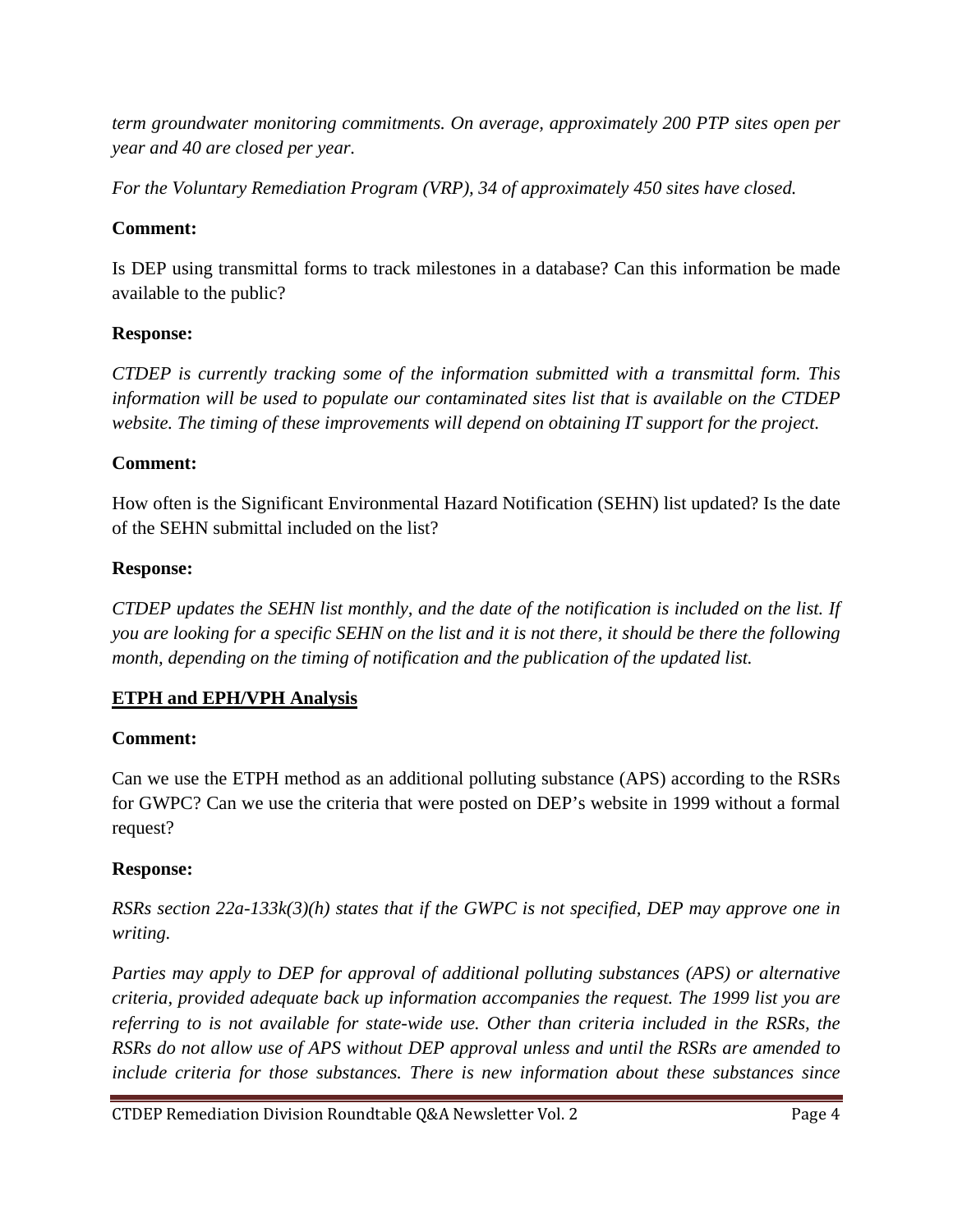*1999 that should be considered. Therefore, consistent with the regulations, those pollutants that are not specified in the RSRs must be reviewed and approved by DEP as additional polluting substances. A mini-kaizen event to improve our process for approval of additional polluting substances and alternative criteria occurred this March to identify streamlining opportunities. DEP will provide an overview of this at one of the upcoming Roundtables.* 

### **Comment:**

Is DEP moving towards EPH/VPH instead of ETPH?

### *Response*

*CTDEP does not have a bias towards either analysis. However, EPH and VPH are risk-based analyses and ETPH is not.* 

### **Comment:**

If I were to submit verification today with ETPH, do I need to submit a request and backup information?

### **Response:**

*The regulations require submittal of an APS request for DEP approval. You do not need to submit backup information if you are proposing to use optional default numbers. These are numbers for which DEP and DPH already have backup information and which DEP will identify on its website as optional default numbers. (None are posted now, but ETPH and EPH/VPH will be posted on the website soon.) If you are requesting criteria other than the optional default numbers, you must submit backup information for your calculation.* 

### **Comment:**

ETPH and TPH are all measuring total petroleum hydrocarbons, why do we need approval to use ETPH?

### **Response:**

*Although the methods are measuring petroleum products, the analytical method results are not comparable. Therefore, the ETPH results are APS. TPH method 418.1 is no longer an approved analytical method for CTDPH or EPA.*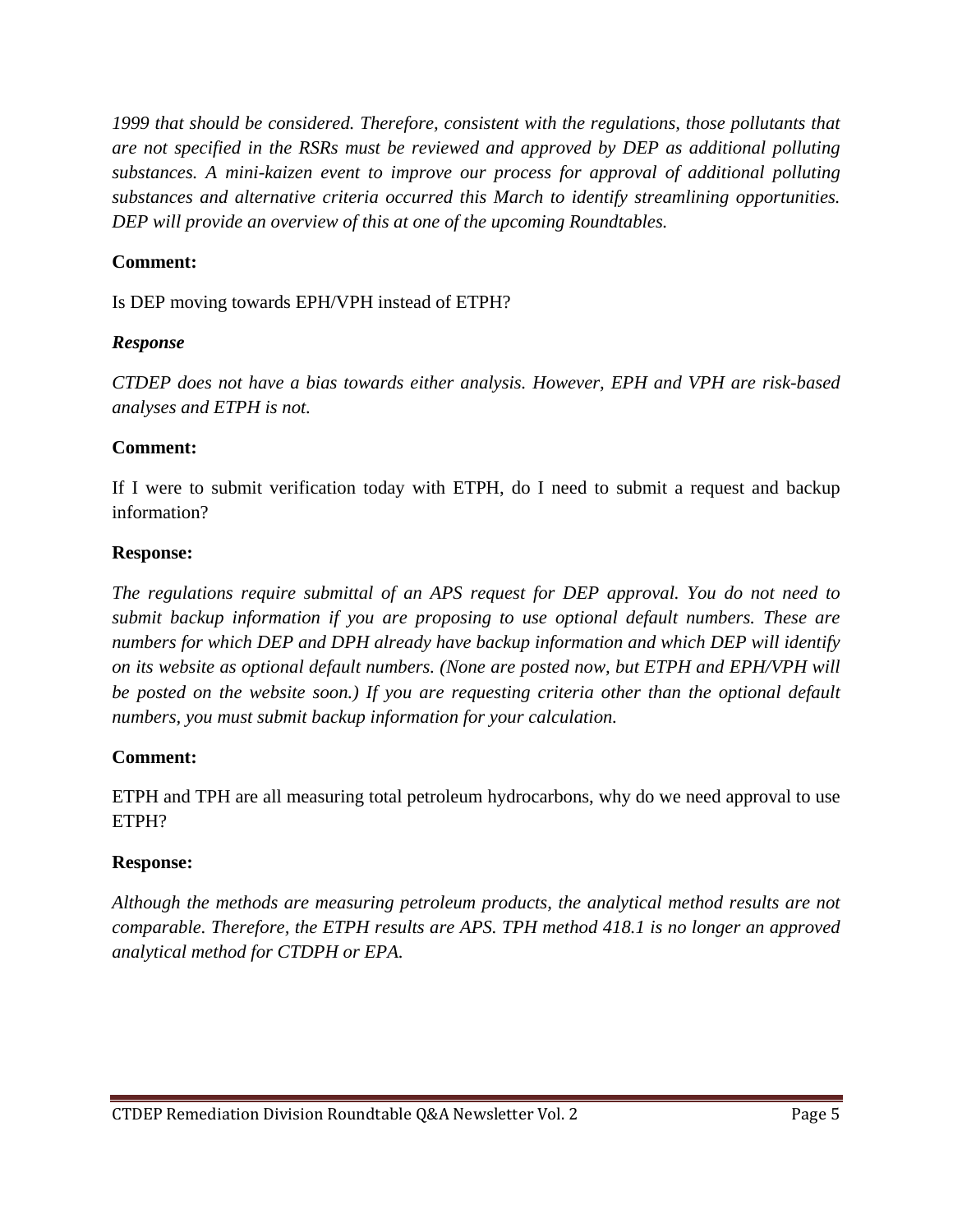### **Technical Impracticability (TI)**

### **Comment:**

Has DEP looked at using TI for sites with steady state plumes?

### **Response:**

*CTDEP intends on looking at long term natural attenuation to see if a TI could apply.* 

### **Comment:**

Has DEP looked at how other states handle TI? For example, Massachusetts allows contamination to remain "in a pocket" if it is proven to be in a steady state.

### **Response:**

*CTDEP is not familiar with the Massachusetts approach on TIs, but intends to review the application of TI in states, such as Massachusetts, with similar environmental conditions as the guidance is developed.* 

### **Comment:**

What is the status of the alternative groundwater monitoring guidance document?

### **Response:**

*CTDEP began working on this guidance document over a year ago, but has postponed the work in order to address revisions to existing guidance. If this is a high priority, the Roundtable is a forum to express that to us and seek to prioritize it.*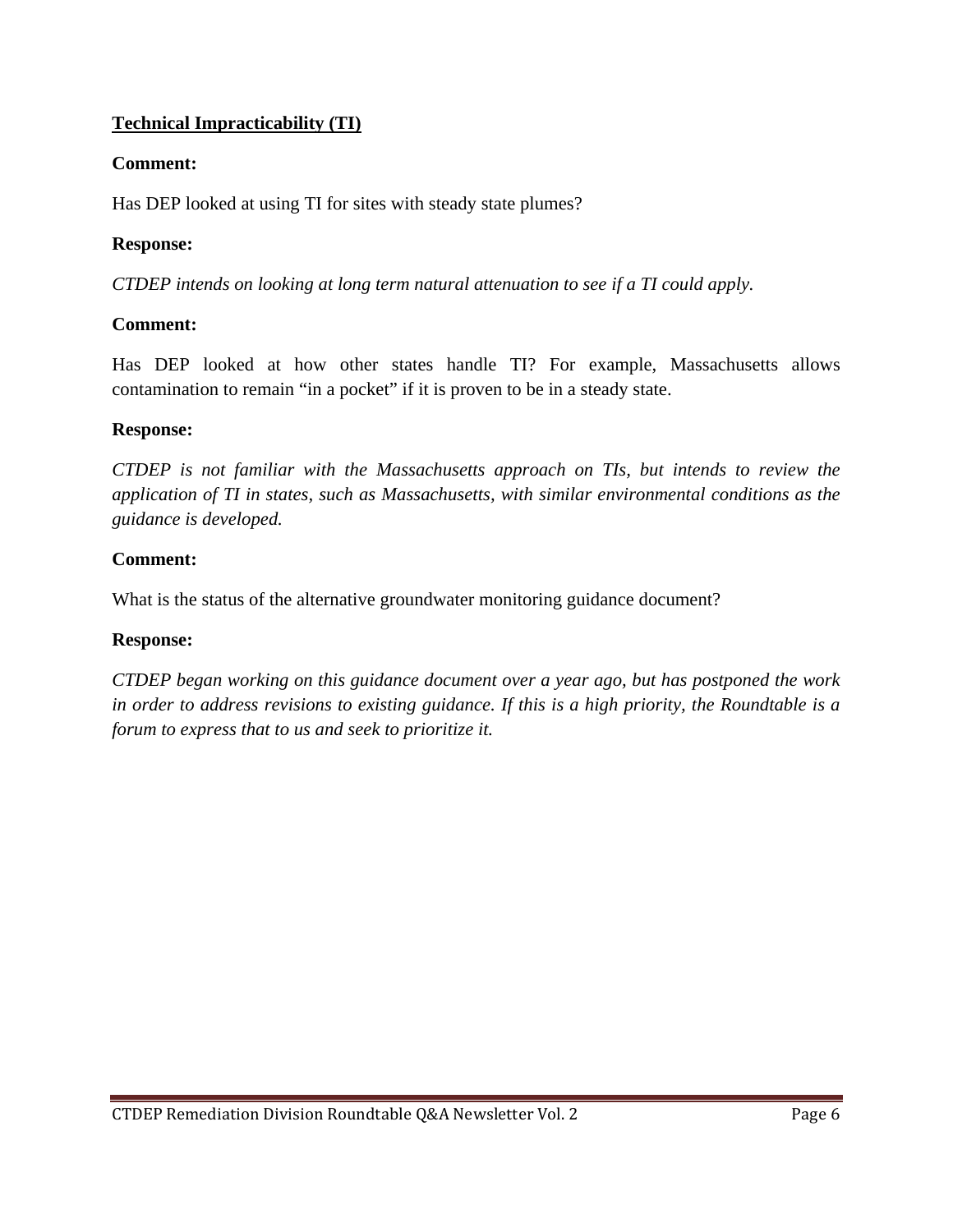### **SELECTED WRITTEN COMMENTS**

#### **Comment - December 15, 2010:**

My suggestion is that you request questions and statements to be submitted by a certain date before the next roundtable meeting. This will allow the DEP to:

- Post or respond to statements.
- Select certain yes/no questions that may be good for demonstration or example, or
- Choose "bigger questions" that can be addressed during the next roundtable.

### **Response:**

*CTDEP will be posting agenda topics on the Roundtable webpage prior to the meeting. You can send questions at any time to the e-mail address dep.remediationroundtable@ct.gov. It will be helpful to us if we receive questions via e-mail prior to the Roundtable so that we may prepare responses. You may also submit questions at the Roundtable meetings or participate in the public participation portion of the Roundtable. The Q&A Newsletter will be used to document the questions submitted and answers given. The "bigger questions" may be addressed at a future Roundtable.* 

#### **Comment - February 9, 2011:**

My thought is that I would really push for the creation of some smaller working sub-committees that would meet in smaller settings to discuss narrower issues. Those groups, which (in my opinion) should have non-CTDEP co-chairs, would report efforts and findings at the larger meetings.

### **Response:**

*The overall intention of the Roundtable is to share information, so DEP has chosen some topics for discussion at the outset of the meetings that appear to have generated some conversation. As the Roundtable evolves, we hope to include sub-committees/breakout groups as part of the way that communication is further established. We are open to hearing your ideas for suggestions on sub-committees.* 

*You may submit suggestions for sub-committees including: how you envision the logistics of such breakout groups, the size of groups, frequency of meetings, and method of reporting back to the Roundtable. We agree that such groups will be an important tool for communication and the sharing of ideas.*